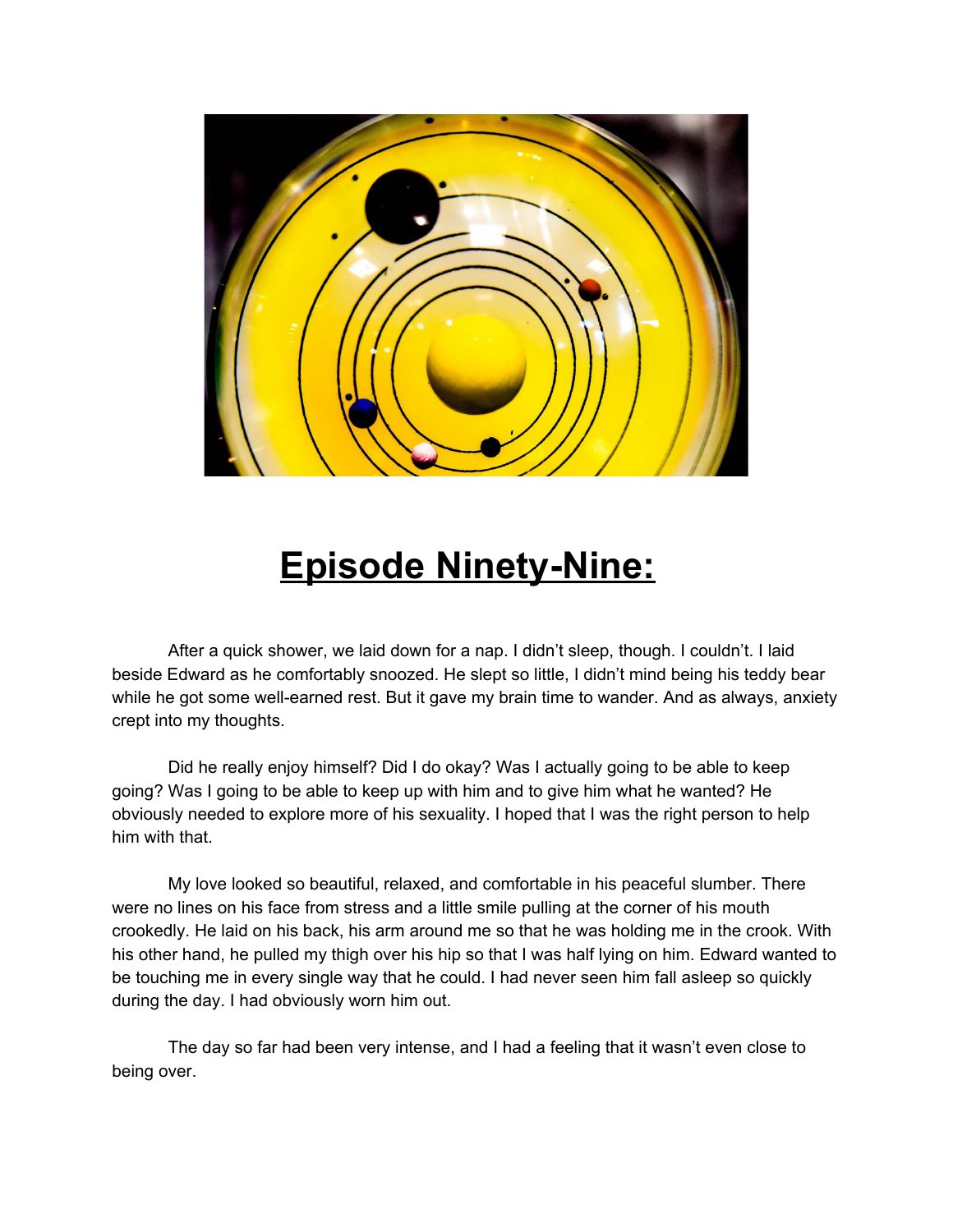A couple of hours later, he finally woke back up. Edward slowly looked over at me with a smile heavy with sleep. He blinked several times, pressing his face in my hair as he tried to focus and shake off the fog. He breathed my scent in, his grip on me tightening so that I was pressed against him harder.

"This has been the best day," he mumbled into my hair, brushing his fingers through it gently as he leaned forward to spread kisses onto my cheek. The moment he spoke, my anxiety disappeared again.

I nodded, smiling a bit as I looked up at him. "I agree. We've fucked three times already, and it's not even six yet." He laughed, then yawned loudly. "Do you still want me to dance for you? Or are you too tired?"

"If you can…" He smirked a little wicked.

I brought my leg that was over his hip up into the air and stretched it so that it was above my head. I held it there, running my hand down my calf at an achingly slow pace. "Oh, honey. I'm fine. I'm not the one who got pounded in the ass the first time today," I teased back more confidently than I actually felt.

Edward chuckled, turning pink as he glanced away from me timidly. He swallowed, licking his lips before wrinkling his nose. "Can I be honest with you?"

"I would certainly hope so," I joked as I put my leg down. "Especially with what we've done today."

"I suppose you're right." He snorted then shook his head briskly. His hand on my back slid down to my ass and gave it a tight squeeze before he looked down at me again. "That went way better than I expected."

"You mean it went from zero to fucking sixty in two seconds?" I cheekily asked. "You said to start slow! That wasn't, Edward. In fact, that was the opposite of slow."

His face turned into the pillow for a moment, closing his eyes as his blush deepened and spread to his nose. "I know," he said before shaking his head again. "But as soon as I realized how much I was going to like it, I needed it." He paused nervously, his grip on my ass getting tighter again. "Did you enjoy it?"

I looked up at him in disbelief. "I came twice! I soaked the-"

"I know, but-"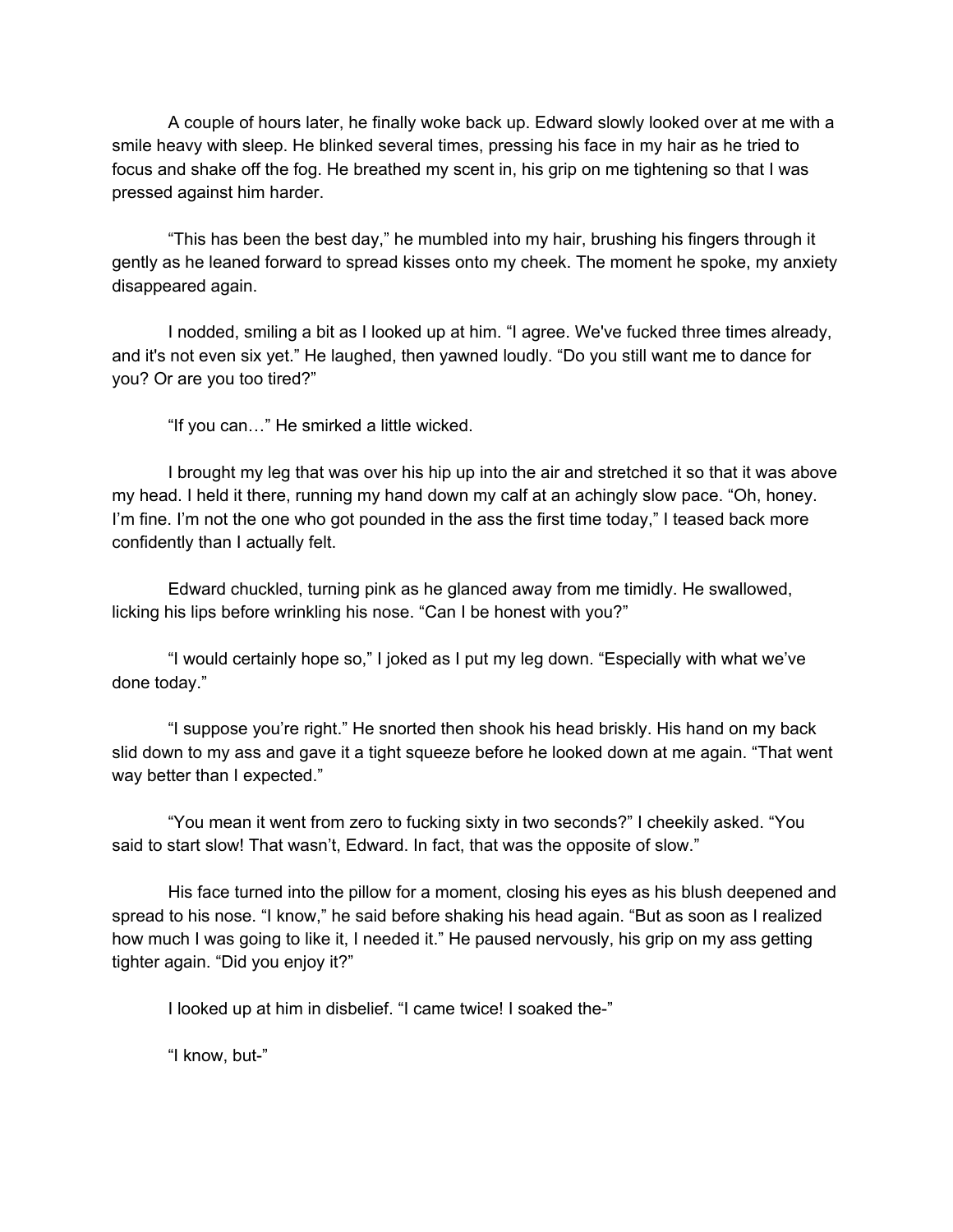Sitting up so that I could look at him, I tilted my head to the side in confusion. "But what?" I laughed. He looked away in embarrassment. I could see it in the way that he held his lips, his eyes downcast.

Edward shook his head. "I don't know… I mean, it was a lot of work for you and-"

I couldn't help but look at him as if he was stupid. "What?"

He sucked in a breath through his nose and looked away from me again. "I feel… selfish. I'm already thinking about when we can do it again, and I know it's all about me and my pleasure. And I've already asked you to dance for me tonight. It seems like I'm getting so much today. I'm the spoiled one. How many other women would indulge me like this?"

My fingers scratched over his scrap gently, pulling his face towards me again. "Last night, you rented out an entire museum to have a special date with me. One of the biggest in the country, if not the world. Just for me. Honey, this, these crazy wonderful things that we're doing together, is not selfish. This is what I want to do, too. I want to try every single toy in there on you. And me. And Jasper."

He smiled slowly. "I know. You keep saying it, and I'm trying to believe it. I've been worried about hurting you when I do that to you. I'm a little less so now. Though your cock is much smaller than mine or our darling boyfriend's. It's not really comparable, size-wise." Edward's smile was rueful.

I delicately snorted, biting my lip for a moment. "I wonder how long that one was."

"Five inches," he replied instantly in a quiet voice. I didn't even really remember reading the box. Edward had been too keen to put it on me and had ripped it open like a six-year-old on their birthday.

"I wonder long Jasper is," I mused as I brought my thumb to my mouth. The memory of him inside of me made me a little warm, and I wondered if the blush showed on my cheeks.

"Just under seven," Edward answered promptly. I looked over at him in surprise. He didn't look at me as he flushed. He rolled his eyes at himself and sighed. "I asked, and he measured. I wonder if I can handle it."

"And did you measure for him, Tony darling?" I smirked slyly. He turned redder, making me cackle wickedly. Even his ears were pink. "Oh, and how long are you exactly?"

He bit into his lip deeply. "Seven and two-thirds."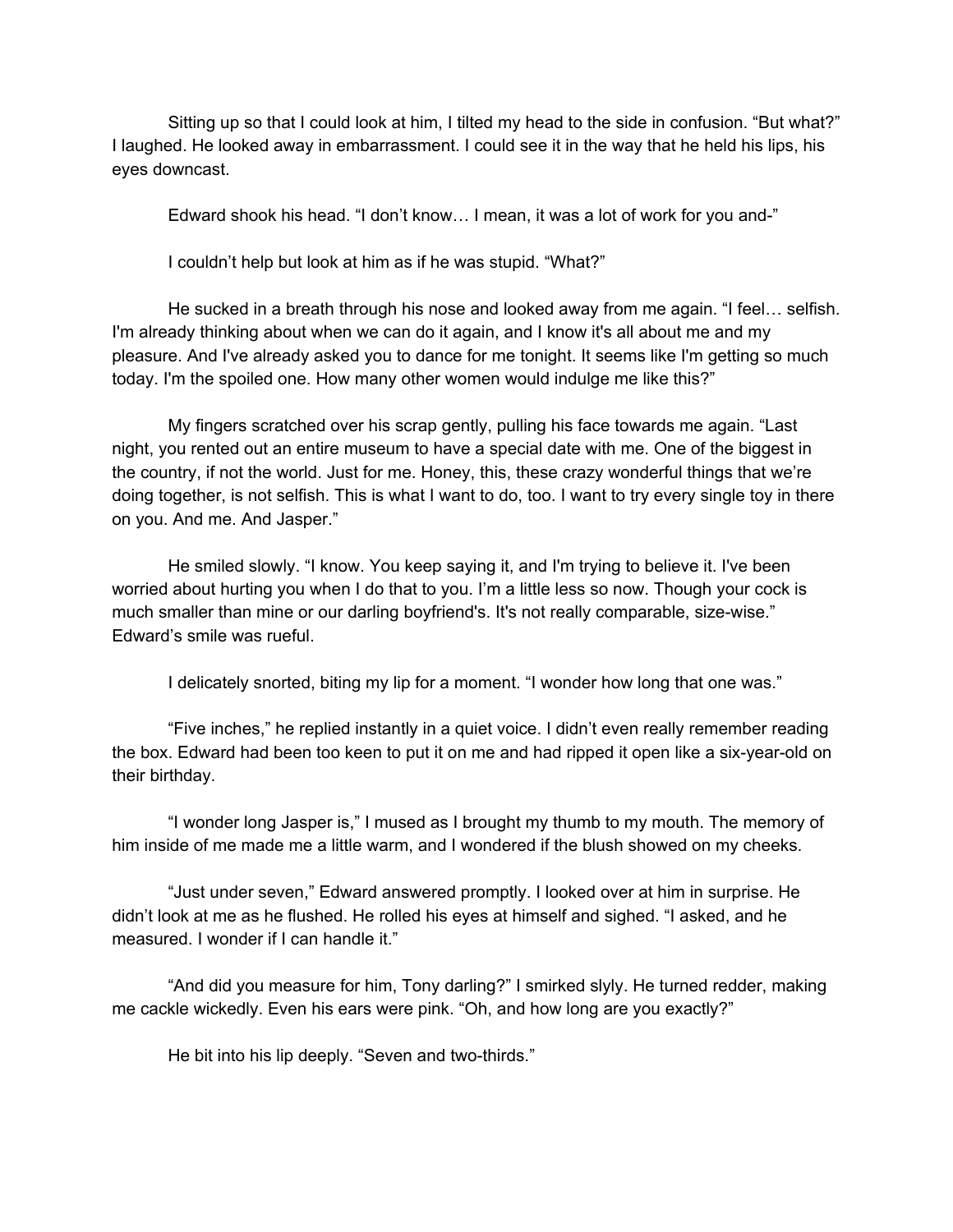"And two-thirds," I giggled at his choice of words. He chuckled as well, squeezing me tighter as he hid his face in my hair. His hand slid up to rest on my hip. "So, you're bigger, and I've easily taken you. It's all a matter of patience and lube. Don't worry."

"I'm glad that I got like ten different kinds," Edward replied, squeezing my waist. "God, that was so good, Bella."

I ran my fingers over his jaw to make him look at me for a moment. "The thing is when he fucks you… It's going to be so much better. No matter what toy I use. No matter what I do to you. He can feel things that I can't, work on you in ways that I can't. There is going to be nothing compared to his skin, his warmth. The feeling of when he cums inside of you."

Shifting slightly, I could see him swallow as his eyes drooped a little with arousal. His hand tried to discreetly adjust his growing erection that was only an inch or so from my thigh. He took in a ragged breath. "I wonder what that feels like…" He adjusted again, glancing at me. "What is it like to have someone have an orgasm inside of you? I know what it feels like when you do, but that's different, you know."

There was no good way to describe it. I could say it was warm and fulfilling, or describe the pulsing connection. But the words wouldn't do it justice. "It's like pure satisfaction."

Edward slowly licked his bottom lip then shook his head. "I should have let him fuck me in Sydney," he finally mumbled. I giggled softly. Sighing, he shook his head again as he looked away. "I was too scared. I'm always frightened."

It was my turn to shake my head. "Edward, don't worry about that. He understood. He'd never force you. You weren't ready, and that's okay."

"I was stupid for being worried."

Lifting so that I could look at him, I frowned at his words. "No, you weren't. Stop trying to hurry yourself along. We'll do everything you want to, I promise. You know that you don't need to cram it all into one day, or a week, or month…"

"I know that but-"

I put my hand on his lips. "It's okay to slow down. We need to spread this stuff out into a lifetime."

"You're one to talk," he mumbled against them. I moved them away.

Rubbing my hand over the back of my neck, I slowly shook my head again as I swallowed back some of my anxiety from earlier that was trying to creep it's way back in. "I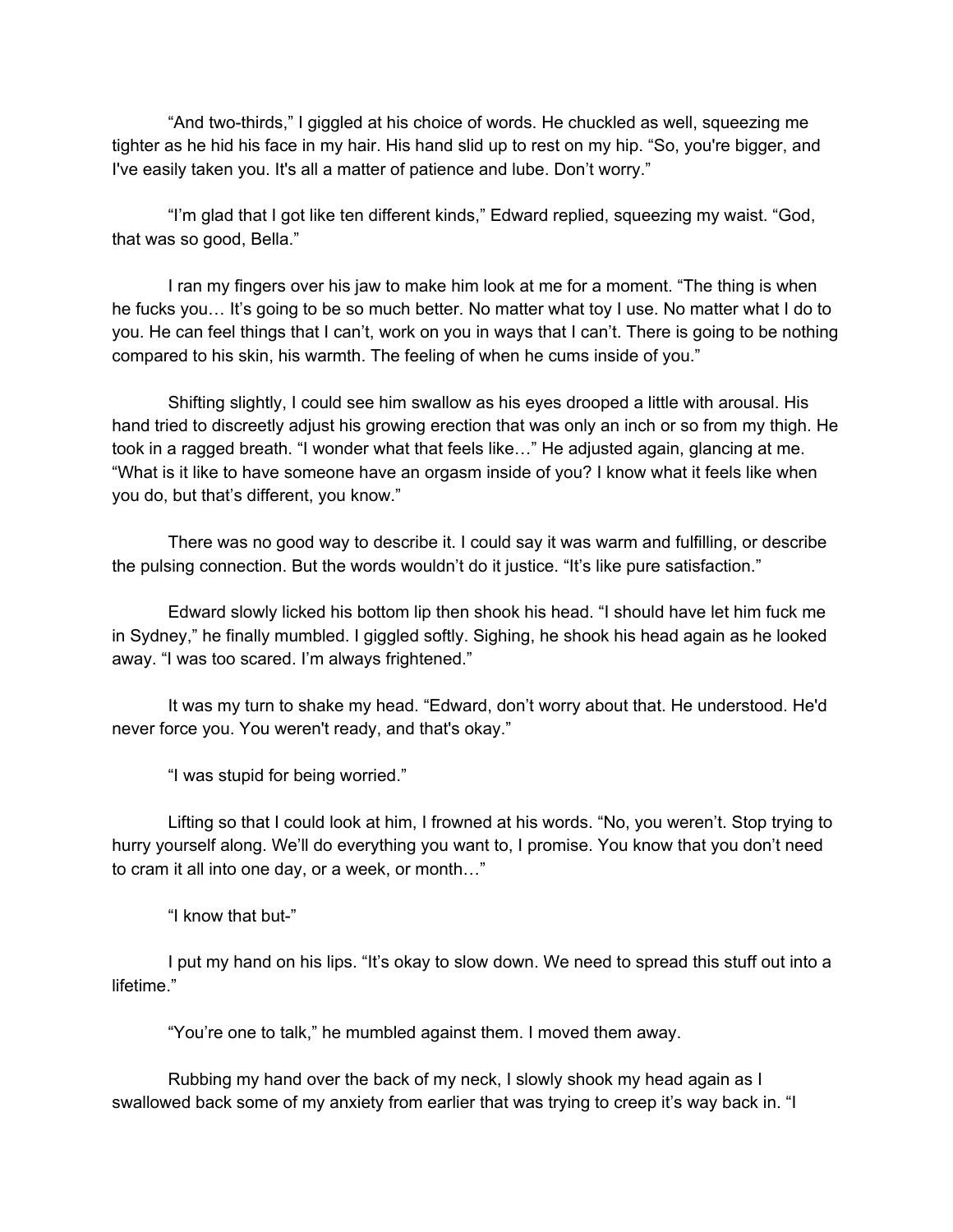know," I admitted. "I just don't want to hurt you. I'm already worried about how sore you are right now."

"I'm not sore… there," he replied a little sheepishly. "My back is a little stiff, though."

I got up from the bed straight away and went to the bathroom to fetch one of my lotions for him. I decided the massage would come sooner rather than later. He more than deserved it. "Take off your shirt and roll over for me."

Edward looked surprised and maybe embarrassed. "Oh, love. You don't have to do that."

Sighing, I rolled my eyes. "Oh, noooo," I wailed dramatically, "I have to rub down my super sexy boyfriend with nice smelling stuff while sitting on his chiseled back. How terrible for-Just take off your damn shirt and roll over," I finished, tossing the little pink bottle into the middle of the bed so that I could take off his hoodie again. It would just get in the way. He smirked, doing as I asked silently.

Straddling his thighs, I first leaned down to kiss his soft white skin between his shoulder blades. There were dozens of tiny pinkish and red freckles, more on his shoulders. I then put a huge blob of the cold cream in my palm, rubbing it in my fingers to warm it before I began to give him a deep massage. Starting at the base of his spine, my hands easily moved up his long toned body.

"Damn," he moaned into the mattress. I had never done this for him, and he obviously enjoyed it. He would certainly be receiving more of them. "You can do it harder," Edward said, not moving his face from where it was shoved into the bed.

"I know," I teased in a seductive purr, swirling my hips against his ass as my nails dragged against his neck for just a moment. He moaned again but for a different reason. "Are you tender?"

He turned his head to the side to talk to me finally. "I guess that might be the right term for it. It doesn't hurt, but I certainly know something has happened back there. I feel it when I move, and it just turns me on more," he admitted. I pressed hard between his shoulder blades with my fingers spread wide. It made him groan as they slid upwards towards his neck.

"I wish that I could watch Jasper's expression when you tell him about it," I mused jokingly.

"Oh," Edward breathed out softly. He turned his head a little more so that he could look at me. "What do you think he'll say?"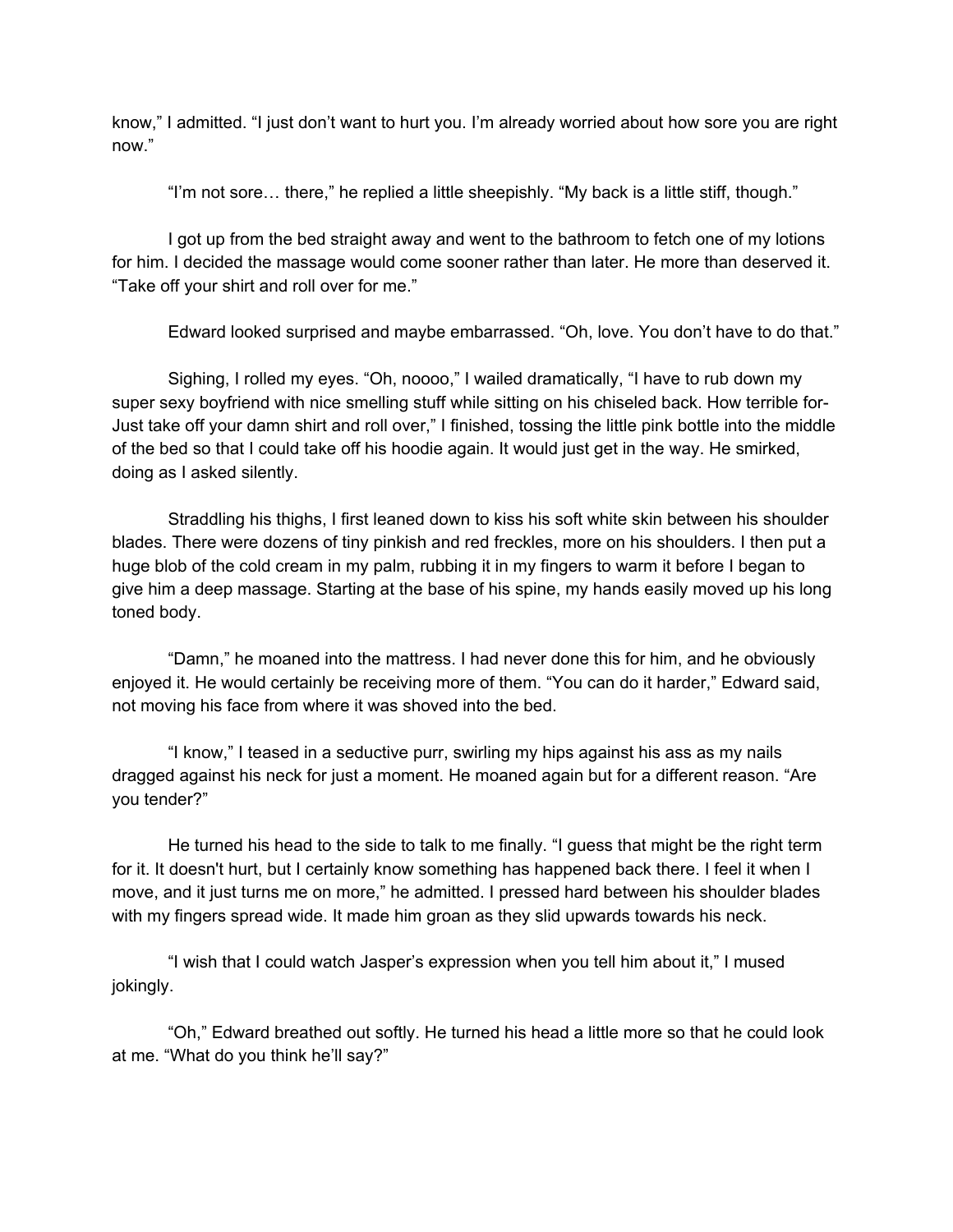"Where are my pictures?" I said in a terrible Australian accent like his. He laughed a little. "I think that he'll be relieved that he's not the first to try it. Now that we know that you like it, it's just a matter of practice now. After getting over that first hurdle, it's all fun from there."

He shifted again, putting his arms under his head for a pillow. "I want you to use a bigger one next time," he hummed as I moved over his neck again. "I got a bunch of different sizes to slowly step it up. That wasn't even the smallest." He was almost proud of himself. I shook my head and rolled my eyes.

"Please don't destroy your ass to prove a point. I realize that you're stubborn and want everything to be exactly how you want it to be instantly, but this isn't one of those things."

"I'm not proving a point. I just think bigger would feel even better." I giggled at his answer, making him sigh. He pressed his face into his crossed arms. "I know, I'm a hot mess."

I slipped my hands down into his shorts to grab his cheeks, making him squeak in surprise. Edward chuckled, pushing his face back into the blanket. When I was done rubbing him down, I laid down on his back carefully so that I could kiss his neck.

"Put your full weight on me," he asked suddenly. I did so, shifting my body so that I was laying on him entirely. He hummed, almost purring like a giant cat. "I feel like I could fall asleep with you like this." I slid my hands along his arms, my face resting on the back of his neck.

We laid like that for a long time, but after a while, I heard his stomach growl.

"Would you like me to make one of those shepherd's pies for dinner?" I asked into his ear.

"No cooking," he mumbled into the sheets.

"It's just heating it up."

"Hm." He hummed a little again, this time in thought. "What else do you have frozen?"

I smirked, knowing that he would rather have my food than delivery any day. "Lasagna." I kissed his ear. "Macaroni and cheese." I pecked his neck lightly. "A couple of kinds of burritos." I pressed several along his shoulder. "Meatballs."

"Meatballs?" He said in a curious little voice.

Nodding, my fingers dragged back down to his shoulders. "I have some homemade tomato sauce as well. Would you like pasta?" I kissed along the shell of his ear. "I can make garlic bread, too."